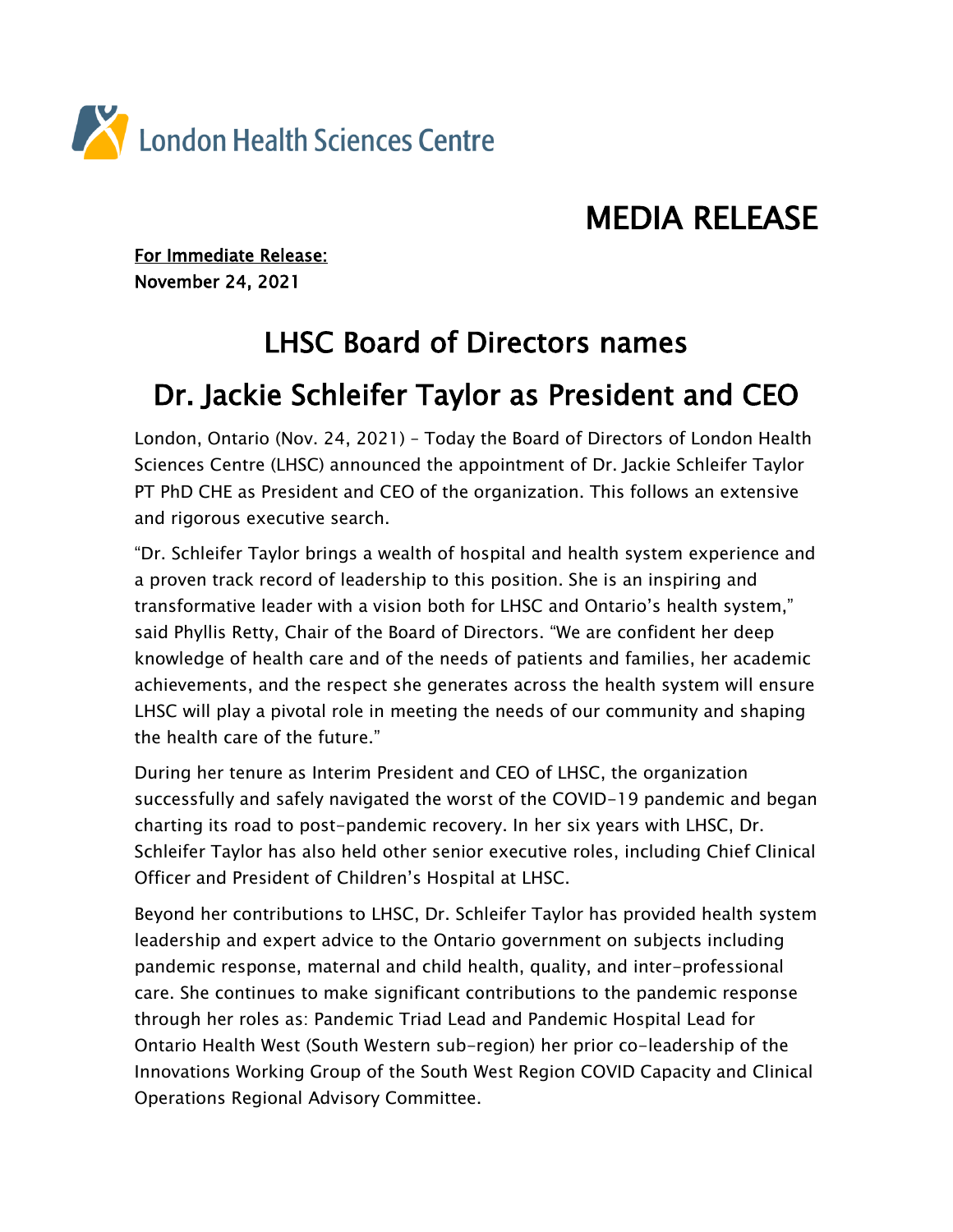In addition, Dr. Schleifer Taylor serves as Chair of the Provincial Council for Maternal and Child Health. Previously, she was a Regional Executive Advisor to the South West Local Health Integration Network and Provincial Co-Lead and Co-Chair of HealthForceOntario's and the Ministry of Health and Long-Term Care's Inter-Professional Collaboration Initiative. Dr. Schleifer Taylor also has deep knowledge of the regulatory aspects of the health care system, having been President of the College of Physiotherapists of Ontario and National Director of the Board of Directors of the Canadian Alliance of Physiotherapy Regulators.

Dr. Schleifer Taylor holds a PhD and a Master of Science degrees from the University of Toronto and a Bachelor of Health Sciences (Physiotherapy) and a Bachelor of Science, both from McMaster University. She also holds the Certified Health Executive designation from the Canadian College of Health Leaders. Her many awards and honours include: the 2015 Women to Watch Award, the Medal of Distinction awarded by the Canadian Physiotherapy Association, the Canadian College of Health Leaders' Certified Health Executive Spotlight, as well as the University of Toronto Rehabilitation Sciences Alumni Outstanding Leadership Award.

"I am honoured by the Board's confidence in my leadership and excited to lead LHSC into the future," said Dr. Jackie Schleifer Taylor. "LHSC is a dynamic organization that is dedicated to transforming the lives of patients and families through innovative care, research, and education. I look forward to tackling the challenges ahead, inspired by the strength and resilience of all who work at LHSC. Together we will change lives and advance health care."

#### LHSC quick facts:

- Children's Hospital at LHSC is one of only four acute tertiary care paediatric hospitals in the province
- 15,000 people strong, making it the largest employer in London, Ontario
- LHSC cares for patients from across Western Ontario and as far north as Thunder Bay
- Over 70 international and national health care firsts
- Fully affiliated with Western University
- 34 learning agreements with academic institutions and almost 3,150 learners onsite on any given day
- Ranked 8<sup>th</sup> in Canada for research through Lawson Health Research Institute
- At the forefront of COVID-19 research with four patents filed